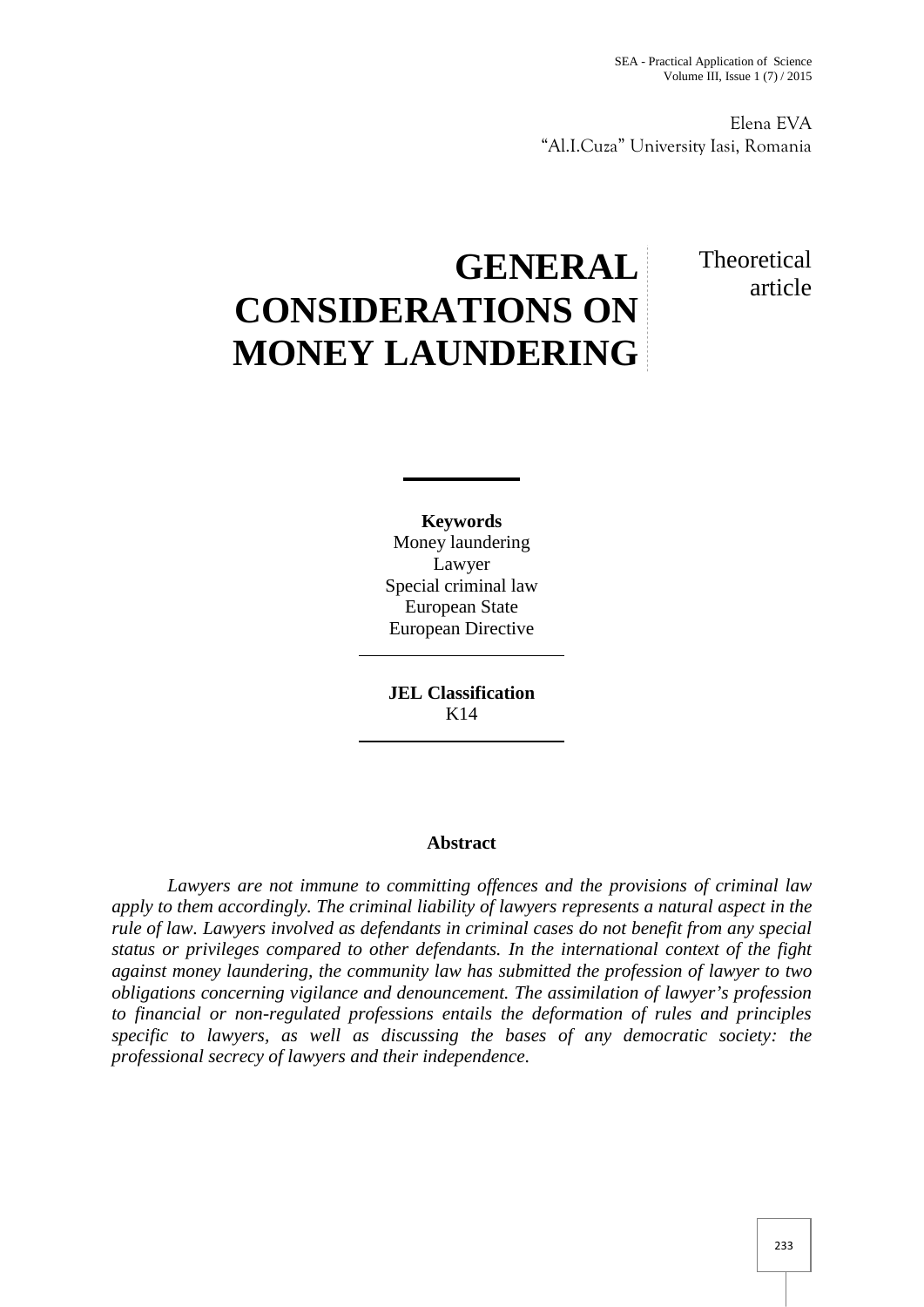After being tried by the Court of Justice of the European Union and several national courts, including the Constitutional Court of Belgium and the Conseil d'Etat in France, the compatibility of so-called "anti money laundering" directives with fundamental rights has been through the review of its implementation in France, a new appreciation, also positive, with reservations of interpretation is given by the judgment rendered by the European Court of Human Rights in Grand Chamber hereafter annotated. This judgment checks Article 8 of the European Convention on Human Rights, and not Article 6 (the Conseil d'État refused to ask a question to the Court justice), it has a particular interest not only for the substantive issues which were judged but also by the fact that in this case it relies on the non-rebuttable nature of the presumption of conformity of the secondary legislation of the European Union with the standards of the European Convention on Human Rights, derived from the case-law called "Bosphorus" of the Strasbourg Court (European Court of Human Rights, 30 June 2005, Bosphorus Hava Yollari Turizm Ve Ticaret Anonim Sirketi v. Ireland, no. 45036/96). Referring to this decision, the French Government posited that France had observed the demands imposed by the Convention, for it had transposed the European directives concerning the money laundering phenomenon. Lawyers' obligation of declaring any money laundering suspicions concerning their clients does not affect disproportionately the professional secrecy. In the litigation Michaud v. France, The European Court of Human Rights (ECHR) declared that Article 8 of the convention (on the observation of private life) had not been violated. The file in question refers to lawyers' obligation of declaring any suspicions concerning potential illicit activities conducted by their clients, within the fight against money laundering. The plaintiff posited that the obligation resulted from the transposing of European directives into the French law would be in conflict with Article 8 of the Convention, which protects the confidentiality of the relationship between a lawyer and his/her client. ECHR determined that the principle of equivalent protection was out of discussion, and it underlined the importance of the relationship between a lawyer and his/her client, based on confidentiality and on the preservation of professional secrecy. At the same time, the European Court decided that the obligation of reporting any suspicion has the legitimate purpose of preventing illegal actions, with the purpose of fighting against all types of money laundering and other similar activities. Additionally, the Court appreciated that the lawyer's obligation of reporting suspicions – as stipulated in the French law – does not interfere disproportionately with the preservation of professional secrecy, considering that the second

his/her client. Furthermore, the law introduces a filter through which the lawyer will not communicate his/her suspicions directly to the administration, but only to his/her Bar. The Michaud Decision consolidates the true value of professional secrecy of lawyers, as well as its fundamental necessity (Compernolle, J., 2013). The first European Directive is dated 10 June 1991 and it states the obligation of vigilance from the part of financial institutions and of insurance companies regarding the identification of clients and the preservation of data for at least five years after the end of contractual relations. It also mentions the obligation of informing on all facts susceptible of being considered capital laundering offences. Through the Directive of 4 December 2001, lawyers were also included within the scope of the first aforementioned Directive. Therefore, the Directive of 4 December 2001 features a genetic aberration, because it fails to consider the regulation of lawyer's profession and it mistakes the status of lawyers with that of other nonregulated professions or of professions with a very different status. In this context, European Bars opposed to the Directive of 4 December 2001 through a petition sent to the European Parliament. Despite all efforts, a new Directive was issued on 26 October 2005, which consolidated the obligations stipulated in the preceding directives: the Bar has the obligation of transmitting the statements received from lawyers to competent authorities; lawyers must fulfil the particular regarding the identification of clients and of their beneficiaries; investigations must be made available to authorities for five years; there is no more possibility of informing the client on the matter. The European lawyer is now in the middle of a conflict of interests between his/her client and the State. In practice, when a lawyer assists a client, he/she must do so by observing the rule of law. If the lawyer offers consultancy for money laundering activities, he/she no longer acts in his/her capacity as a lawyer, but as a delinquent. Through the nature of the profession, lawyers have the obligation of being vigilant, because they should not be misled into committing an offence without being aware of it. This vigilance obligation is intrinsic to the obligations of the lawyer, reason for which there was no need for a European Directive in this sense. In his/her fight against money laundering, a lawyer must be vigilant and he/she must refuse to partake in suspicious operations. When a lawyer represents a client in his/her capacity of proxy, he/she acts as a banker; hence, he/she does not have the possibility of opposing to the execution of an operation. At the same time, he/she does not have the information obligation regulated by the European Directive. In this context, he/she does not advise, but only represents (Vatier, B., 2007). In

obligation is not limited when the lawyer defends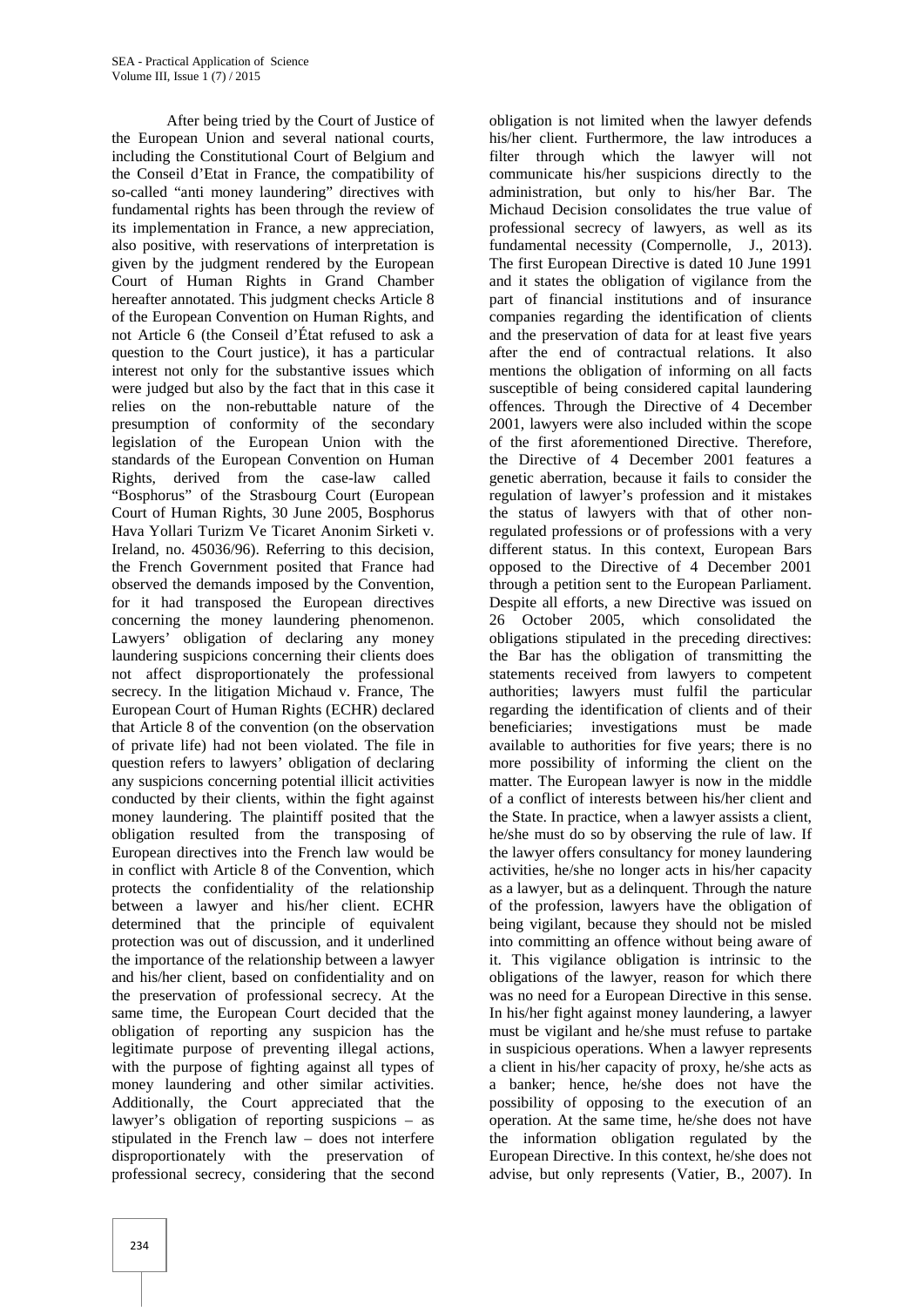France, the European Directive 2001/97/EC of 4 December 2001 on prevention of the use of the financial system for the purpose of money laundering was transposed into the French law through the Law of 11 February 2004 and through the Decree of 26 June 2006. The European Directive 2005/60/EC – adopted on 26 October 2005 – states (just like the preceding one) that it applies only to certain activities susceptible of being accomplished by lawyers. The vigilance obligation conceived as an obligation of assessing the identity of his/her client is almost anodyne because it is a sine qua non condition of the lawyer's observance of the rules within the conflict of interests (Wickers, T., 2007). The double obligation – of being vigilant and of declaring any suspicion of money laundering – was introduced for lawyers in the French law through Ordinance 104 of 30 January 2009, which modified the Fiscal code according to Directive 2005/60/EC. Lawyers communicate their suspicions concerning the commission of an offence first to the dean of their Bar. The dean determines whether the information should be transmitted to competent bodies for investigating money laundering (Michaud, P., 2013). The money laundering offence is mentioned in the French Penal code under the Article 324-1; it is considered a complex offence that involves the previous existence of a felony or of another act criminalized by the penal law. Moreover, this offence must not be imputed to the author of the original offence (Larguier, J. et al., 2013). On 4 May 2011, the French penal court sentenced a lawyer for aggravated money laundering because he made use of his profession to the end of accessing certain amounts of money blocked by the investigating judge (Cutajar, C., 2011).

In Romania, according to Law no. 656/2002 on the prevention and sanctioning of money laundering, as well as for setting up measures for preventing and combating terrorism financing (published in The Official Gazette, Part I no. 904 of 12 December 2002), money laundering is defined as follows.: " a) the conversion or transfer of property, knowing that such property is derived from criminal activity, for the purpose of concealing or disguising the illicit origin of property or of assisting any person who is involved in the committing of such activity to evade the prosecution, trial and punishment execution; b) the concealment or disguise of the true nature, source, location, disposition, movement, rights with respect to, or ownership of property, knowing that such property is derived from criminal activity; c) the acquisition, possession or use of property, knowing, that such property is derived from any criminal activity" (Toader, T., 2014). This law was modified successively by the following legislative documents: Law no. 39/2003; Law no. 230/2005; Emergency Government Ordinance no. 135/2005

approved by Law no. 36/2006; Law no. 405/2006; Law no. 306/2007; Emergency Government Ordinance no. 53/2008; Law no. 330/2009; Emergency Government Ordinance no. 26/2010. Furthermore, it was completed by the provisions of the Criminal Procedure Code and of the Penal Code, as well as by provisions of other special laws in the field of organized crime and corruption. Law no. 656/ 7 December 2002 on the prevention and sanctioning of money laundering, as well as for setting up measures for preventing and combating terrorism financing transposed into the Romanian legislation the provisions of Directive 2005/60/EC of the European Parliament and of the Council published in the Official Journal of the European Union, series L, no. 309 of 25 Nov. 2005, and Art. 2 of Directive 2006/70/EC of 1 August 2006 laying down implementing measures for Directive 2005/60/EC of the European Parliament and of the Council as regards the definition of politically exposed person and the technical criteria for simplified customer due diligence procedures and for exemption on grounds of a financial activity conducted on an occasional or very limited basis. Art. 5 of the above-cited Law states that lawyers and other persons who exercise liberal professions have no obligation to report to the Office the information they receive or obtain from one of their customers during the process of determining the customer's legal status or during its defending or representation in certain legal procedures or in connection with therewith, including while providing consultancy with respect to the initiation of certain legal procedures, according to the law, regardless of whether such information has been received or obtained before, during, or after the closure of the procedures. In the case of such persons, the reports are forwarded to the persons designated by the leading structures of the independent legal profession, which have the obligation to transmit them to the Office within three days from reception, at most. The attempt of convincing a client not to conduct an illegal activity or business does not constitute a violation of the obligations that persons mentioned under Art. 10**, letter** f) must observe. Using the received information in personal interest by the employees of the Office and by persons referred to under Art. 10 f) is forbidden. In the fight for reforming the justice system, lawyers remained unprotected and exposed to criminal risks. The New Penal Code brought a series of substantial modifications to the lawyers' role during the criminal prosecution phase, but it also makes them vulnerable, through ambiguous provisions. The definition of lawyer client privilege concept is limited by the application of special provisions special, for instance Article 139 of the new Code of Criminal Procedure, according to which technical surveillance is possible for money laundering,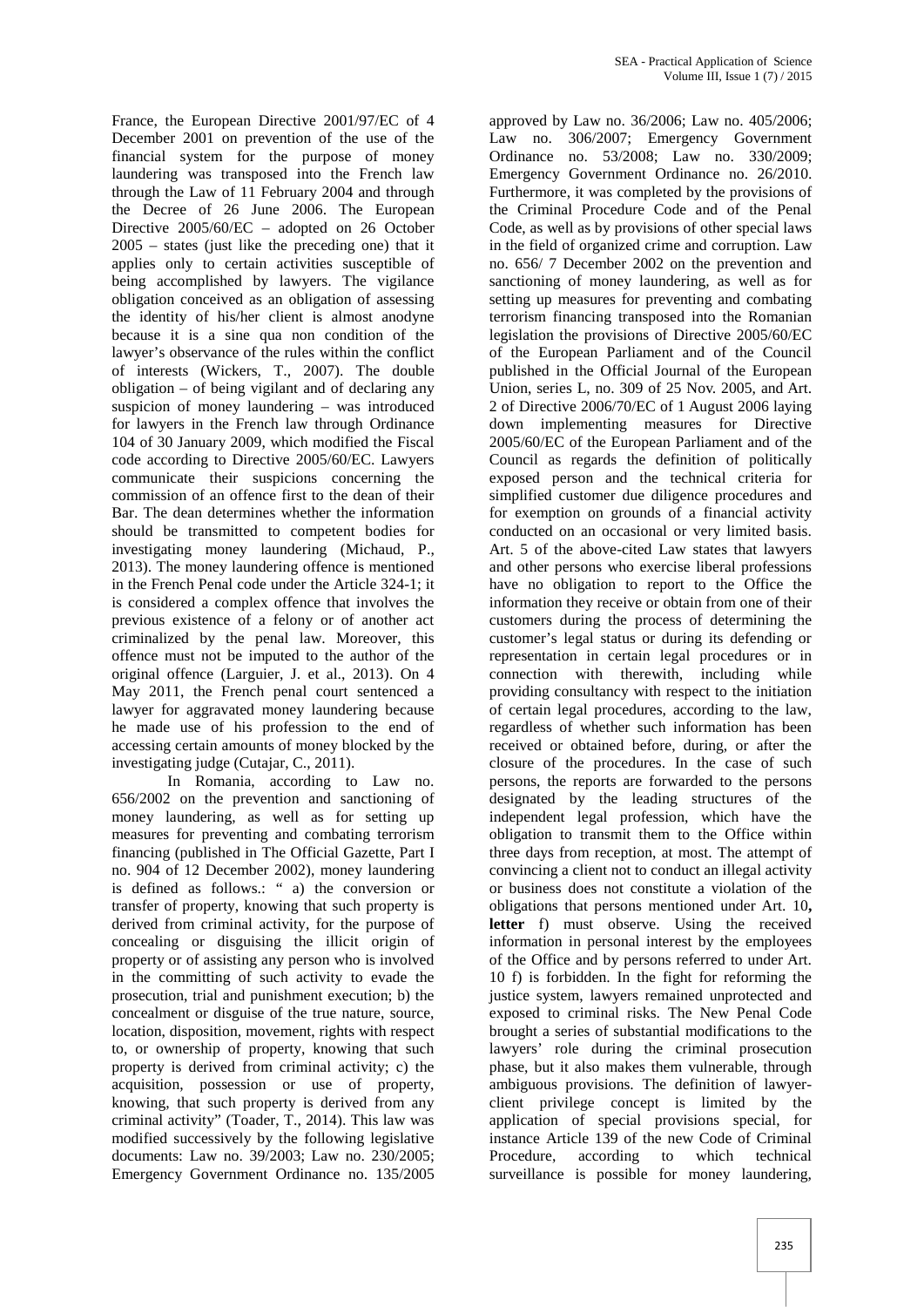money laundering: The relationship between a counsel and a person assisted or represented by them may be subject to electronic surveillance only when there is information that the counsel perpetrates or prepares the commission of any of the offenses listed under paragraph (2). If during or after the performance of such measure it results that the activities of electronic surveillance also targeted the relations between the counsel and the suspect or defendant defended by the former, the evidence obtained this way may not be used in a criminal proceeding, and shall be destroyed forthwith by the prosecutor. The impediment is represented by the activity or legal character of lawyers' activity, because a lawyer can easily become a suspect in the sense of the same Penal Code.

In Belgium, the European Directive on preventing money laundering was implemented by introducing relevant provisions in the Belgian law on money laundering and fighting terrorism (11 January 1993). To the extent that they expressly provide for it, the provisions of this law are also applicable to lawyers when they assist their client in the planning or execution of transactions concerning the following: buying and selling of real property or business entities; managing of client money, securities or other assets; opening or management of bank, savings or securities accounts; organization of contributions necessary for the creation, operation or management of companies; creation, operation or management of trusts, companies or similar structures; or when they act on behalf of and for their client in any financial or real estate transaction. In all of these situations, upon learning of suspect transactions, lawyers are obliged to immediately inform the Financial Intelligence Processing Unit (Cellule de traitement des informations financières – CTIF), the administrative body that deals with the processing and transmission of information for fighting money laundering. The specific obligations of reporting to the CTIF following the restrictive measures imposed by the EU regulations based on Article 215 of the TFEU and the decisions adopted within the common foreign and security policy are fully applied. In order to protect professional secrecy, lawyers do not transmit reports directly to the FIU, but to the Chairman of the Bar of which the lawyer is a member, who acts as a "filter" which protects professional privilege of the lawyer (Decision Michaud vs. France no. 12323/11, 6 December 2012). For lawyers members of a local Bar based in Flanders, the Flemish Bars Council published guidelines to observe when lawyers deal with suspect financial transactions while exercising their profession. Without prejudice to the powers of the judicial authorities, CTIF-CFI is responsible for receiving and analysing the information reported. CTIF-CFI may request, not only from the institutions and individuals specified by the law,

but also from the President of the bar association, the police services, the administrative services of the State, the trustees in and temporary administrators of a bankruptcy and the judicial authorities, any additional information it deems useful for accomplishing its mission, within the time period it determines. CTIF-CFI also has access to the National Register of Natural Persons. In addition, it may carry out on-site visits to consult documents that belong to the institutions or individuals specified by the law or that are in their possession, and that are useful for accomplishing its legal assignment. CTIF-CFI may request information from the institutions and individuals or to consult the documents on-site. Based on the information received and analyzed, CTIF will forward information to the Public Prosecutor's Office concerning the so-called high-risk files, for prosecution

(http://www.ctifcfi.be/website/index.php?lang=en). The prosecutor may choose one of the following options: to commence criminal prosecution, to order an additional investigation or not to commence criminal prosecution. The main guidelines concerning criminal prosecution policies (including for money laundering) nationwide are provided by the Board of Prosecutors General of Belgium ("*College van Procureurs – Generaal van België – Collège des Procureurs généraux de Belgique*"), but they are not usually made public. Therefore, it is impossible to make observations on the matter. I do mention that each local prosecutor benefits from a high level of autonomy when it comes to commencing criminal prosecution (against lawyers) for money laundering. Considering that Belgium has eleven local Prosecutor's Offices that apply differently the criminal prosecution for money laundering and that the legal justice system of Belgium does not have a tradition of communicating the way in which cases are pursued, it is practically impossible to assess the criminal prosecution practice against lawyers, for charges of money laundering. Concerning the fees paid to lawyers, especially for defence in criminal cases, they are also included within the aforementioned provisions related to combating money laundering. In Belgium, the alleged victim of an offence may formulate a specific type of complaint ("*klacht met burgerlijke partijstelling*" or "*plainte avec constitution de partie civile*"). This type of complaint forces the criminal prosecution authorities to open a criminal investigation against the suspect (even though, in the opinion of authorities, the victim's complaint is obviously without grounds). There have been reports of cases where parties within civil cases abuse this system to access to accounting information of opposing parties, in order to delay the outcome of a civil cause, etc. The Belgian legislator should wonder whether and to what extent such a system should be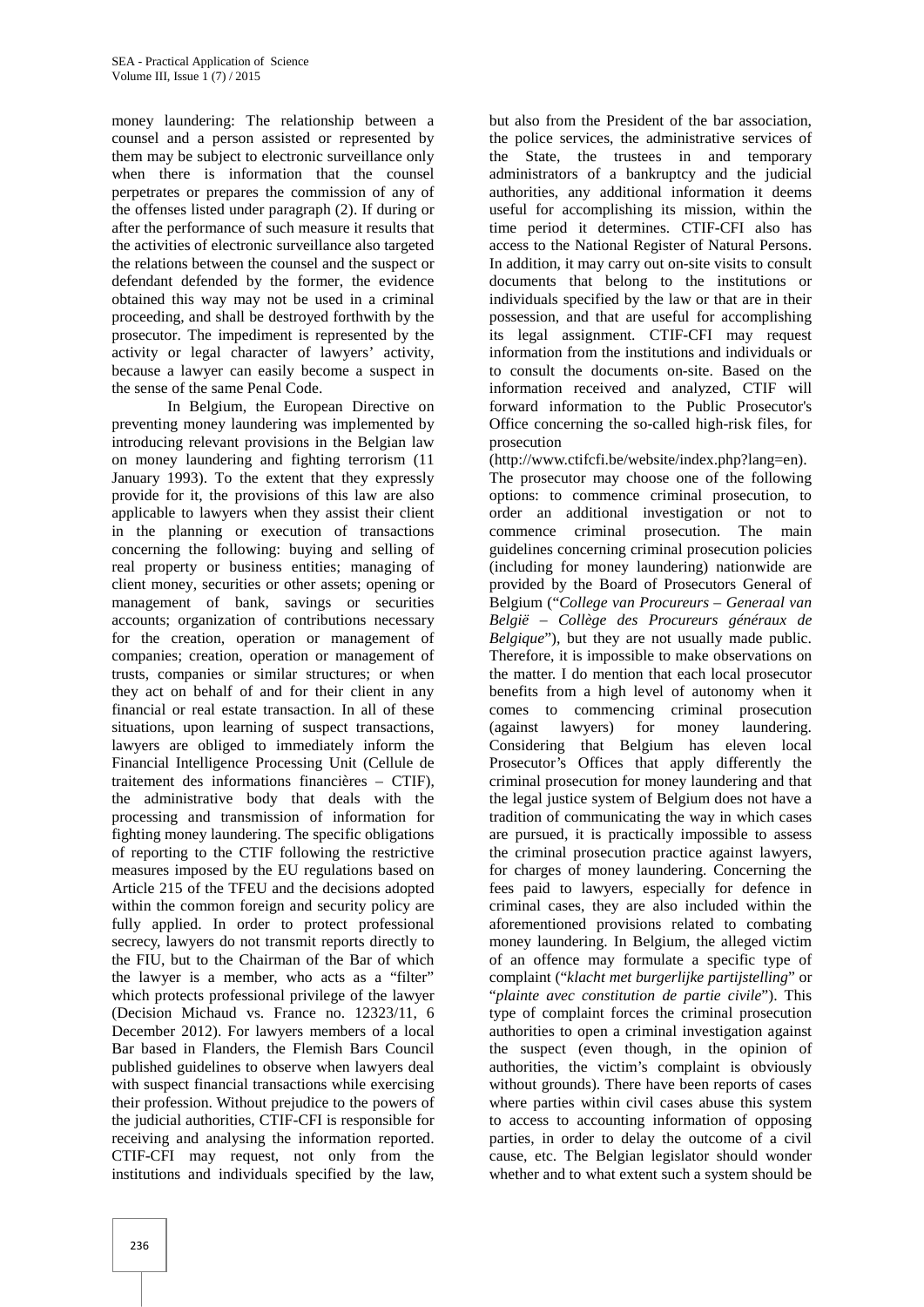maintained. Furthermore, for practical reasons, lawyers should have the possibility of getting a copy of the criminal file during the criminal investigation (see chapter 1: currently, lawyers may only *consult* the criminal file during a criminal investigation, but they may not have a *copy* of it; lawyers have the right of obtaining copies only after setting a date for the trial). More generally, the Belgian Code of Criminal Procedure ("*Wetboek van Strafvordering*" or "*Code d'instruction criminelle*") dates since 1808 and it is practically outdated, considering the need of a modern criminal justice policy in 2014. The hundreds of amendments brought Code of Criminal Procedure in the last two centuries have turned it into a very unpractical code, prone to numerous procedural errors. A new Code of Criminal Procedure, suitable for the  $20<sup>th</sup>$ century, is of outmost necessity. The new Belgian government (in function since October 2014) announced the intention of reconsidering criminal procedure in Belgium.

In Germany, the EU Directive on money laundering was transposed by the German the Money Laundering Act (GwG) and by criminalizing the offence of money laundering under Article 261 of the Criminal Code. The Money Laundering Act has been applicable since 15 August 2002 to lawyers, too, insofar as they are involved in the following operations: buying and selling real estate and business enterprises; administration of money, securities, stocks and shares or other assets; founding, running or administrating business enterprises; founding, running or administrating trust companies, companies or similar structures; conducting financial or real state transactions in the name of an account for a client. According to Section 2 paragraph 1 of the Money Laundering Act, the lawyer is obliged to identify his/her contractual partner only when concluding the contract. Irrespective of any contractual relation, upon receiving money, securities, stocks and shares amounting to more than  $\epsilon$  15,000, identification becomes necessary since the preparation stage. Section 6 of the anti-money laundering law regulates an additional obligation of identification in suspicious cases. Certain clues that appear repeatedly concerning a person (e.g., the client provides incorrect information or he/she refuses to provide the information necessary for service provision) or the nature of the operation (e.g., the client's company seems to be a ghost company) justifies the lawyer's obligation of reporting the contractual partner to the Federal Bar, according to Section 11 the Money Laundering Act. The obligations provided by the Money Laundering Act are doubled by Article 261 of the Penal Code (see above). Concerning the compatibility between legal provisions and professional secrecy, it was concluded that, on principle, professional secrecy

has a general character and that it applies to all information transmitted within the mandate report. For solving the issue, it was necessary to exempt from the reporting obligation the fundamental aspects of a lawyer's activity, such as trial management, defence measures, etc. Furthermore, in practice, there is a reduced risk of such cases, because a lawyer who assists a client for committing an offence is always found guilty as accessory. If such a case should get to the Constitutional Court, and if the client should have to deal frequently with violations of professional secrecy, one cannot exclude the possibility of confirming the existence of such a case. Indeed, there are very few such cases, but they are notorious, such as European Kings Club. In this case, the lawyer received a fee that represented a percentage of "infected" money. For this reason, it is impossible to call this a practice or a "current exercise". However, such cases are handled the same way as against "regular defendants".

In Ireland, the Directive in regards to combating money laundering was fully implemented in jurisdiction. It represents a heavy burden for the profession, in terms of both conformity costs and danger for client-lawyer privilege. There are no special provisions for lawyers, which may exceptionally allow their incrimination or derogation. Lawyers are criminally prosecuted, sentenced and sent to prison for violating professional privilege, following offences such as taking clients' money or forging documents to obtain certain benefits.

In Hungary, *the EU Directive on prevention of the use of the financial system for the purpose of money laundering* was transposed in the national legislation through Law CXXXVI of 2007 on the Prevention and Combating of Money Laundering and Terrorist Financing. In conformity with the provisions of the Law on combating of money laundering, the lawyer is not allowed to waive his/her privilege when fulfilling the obligations stated in the abovementioned Law, which contains a lawful exception concerning the obligation of observing professional secrecy. The obligation of informing authorities on any data or information suggesting money laundering and terrorist acts financing applies to lawyers who hold any money or valuables in custody or provide legal services in connection with the preparation and execution of the following transactions: buying or selling any participation (share) in a business association or other economic operator; founding, operating or dissolving a business association (Moneyval, 2010). In Hungary, such notifications are recorded only 2-3 times/year, but they all turn out to be without grounds. In certain situations, the fee accepted by a lawyer for defending a person accused of illegal activities may be subject to the legislation concerning money laundering, but this is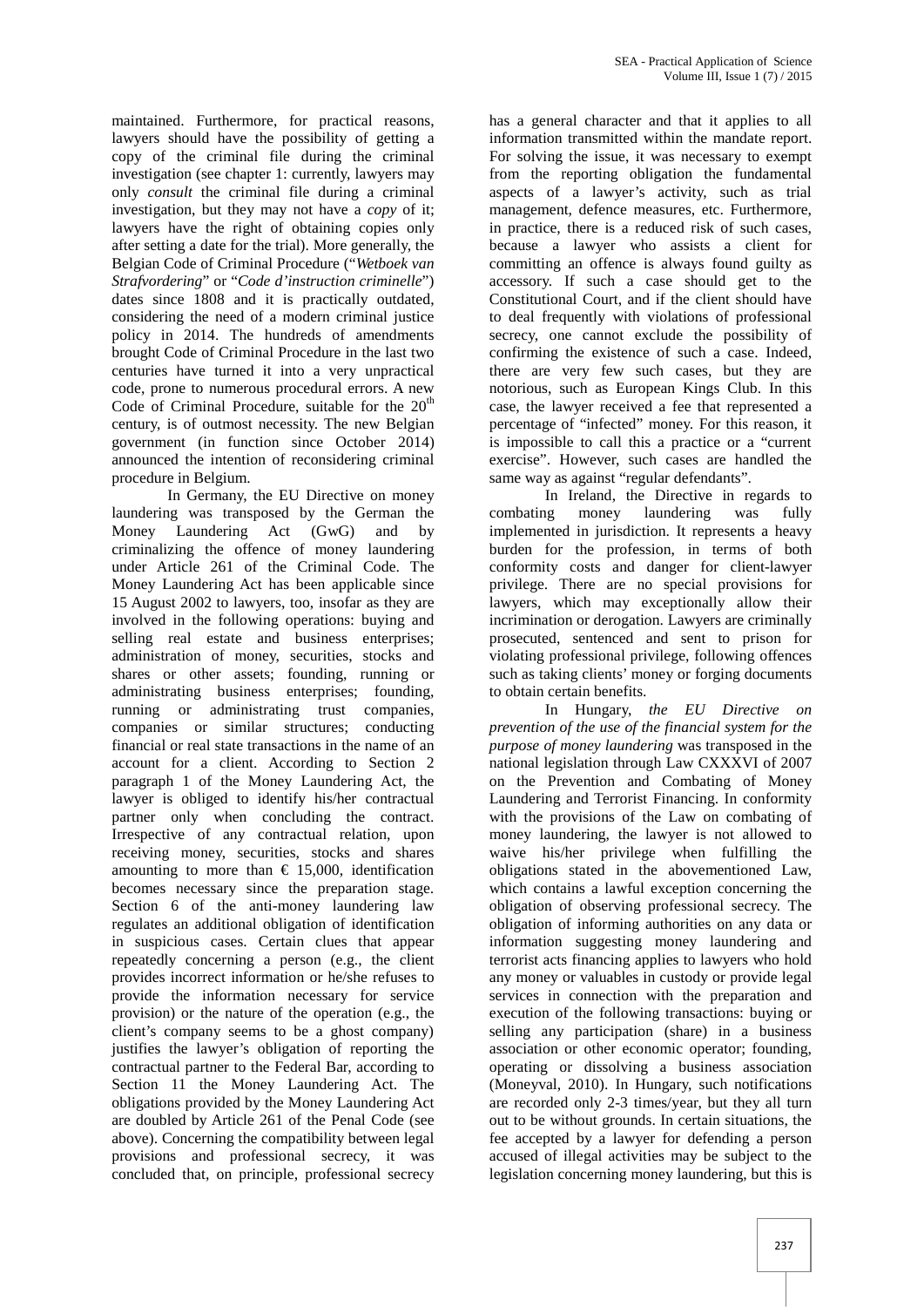not a rule. If a lawyer accepts to receive an amount in cash in custody, of which he knows it was obtained by committing an offence, then this lawyer will be charged with money laundering based on the criminal legislation in effect.

The Czech Republic implemented the Directive on money laundering through Law no. 253/2008 Rec., on selected measures against legitimisation of proceeds of crime and financing of terrorism, in the version of subsequent provisions

(http://www.coe.int/t/dghl/monitoring/moneyval/Na tional\_legislation/CZE\_AMLCFT2008.pdf).

Concerning lawyer-client privilege in relation to legal assistance, the lawful obligations of lawyers do not fully coincide with lawyers' professional secrecy. According to Article 2 of this law, the lawyer only has obligations in relation to the managing of client assets, such as money, securities, business shares, or any other assets, including representation of the client or acting on their account. Any suspicious transaction report shall be made by a lawyer to the Czech Bar, which forwards the information toward competent State bodies, after an assessment by control bodies. This regulation fully observes lawyer's privilege. Since the law came into force, only four lawyers were charged with legalizing incomes representing criminal property. However, thus far, no final decision was pronounced in any of these cases.

In Luxemburg, the Directive was transposed through the Law of 12 November 2004. According to the jurisprudence of the European Court of Human Rights in Strasbourg, (Decision Michaud vs. France of 06 December 2012) it was considered that the professional secrecy of lawyers is not violated, insofar as the identification requirement meets the legal (http://www.legilux.public.lu/leg/a/archives/2004/0 183/2004A27661.html). Thus far, only one lawyer was criminally convicted for money laundering.

In Portugal, Law no. 25/2008 of 5 June 2008 applied nationwide the directives discussed, including requirements concerning programs of preventive measures, including by law firms (http://www.bportugal.pt/en-

US/Supervisao/SupervisaoPrudencial/Branqueame ntoCapitaisFinanciamentoTerrorismo/Documents/L aw<sub>25</sub><sup>-</sup>2008 EN.pdf). The Portuguese legal framework is comprehensive and exhaustive in terms of regulating lawyers' activities, especially through the horizontal rules within the Penal Code and the specific rules applicable to the profession, consecrated in the Portuguese Bar Association's Statute.

Unlike other countries, Poland applied without delay all the provisions of directives on combating money laundering, which generated many controversies among Polish lawyers, for instance regarding the broad definition of a

"suspicious transaction". Though the rules stated in the law may generate certain concerns regarding the possible violation of legal professional privilege rule, it appears that such concerns may be related to the less probable cases where lawyers, for instance, act as financial institutions (i.e. they operate the transactions personally). Furthermore, even though lawyers, legal advisers and foreign lawyers have the obligation of registering transactions when they provide legal assistance only in the cases mentioned under letters  $a$ ) – e), the rule established under Article 11 of the law protects professional secrecy by excluding these professional categories (except for legal auditors and legal consultants) from the obligation of reporting to the General Inspector. Directive 2005/60/EC of 26 October 2005 was applied through the Law of 16 November 2000 on counteracting money laundering and terrorism financing (http://www.bankersacademy.com/resources/free-

tutorials/344-aml-poland). In addition, the implementation introduced several modifications of the Law of Polish Bar Association. The general rule on legal professional privilege (Article 6 the Law of Polish Bar Association) added an exception, which states that this rule does not prejudice the information obligations provided by the law. According to the law, the General Inspector for Financial Information is the authority which obtains, processes and analyzes the information obtained from "obligated institutions". This notion refers to lawyers, legal advisers, notaries, foreign lawyers, expert auditors and active tax advisers. The judgment of the Polish Constitutional Tribunal of 2 July 2007 (Case no K 41/05) found that the provisions under Articles 11, 13a and 16 are in agreement with the constitutional freedoms – such as the protection of freedom and protection of secrecy of correspondence – insofar as the application of these provisions does not concern situations when the "obligated institutions" providing legal assistance determine the legal situation of a client or they provide other services related to a legal procedure.

The issue here is determining whether the exemption from denouncement obligation concerns only defence and legal assistance or legal consultancy in all jurisdictional procedures to the same extent. Actually, the terms used in the directives are prone to interpretation, such as paragraph 27 within the decision of the Justice Court (26 June 2007). The traditional mission of the lawyer has a trichotomic valence: advising, defending and representing a client in an adequate manner. Therefore, the said client would be deprived of his/her rights ensured under Article 6 of ECHR if the lawyer – during a legal procedure or while preparing it – were forced to co-operate with public authorities, by communicating them information obtained during legal consultations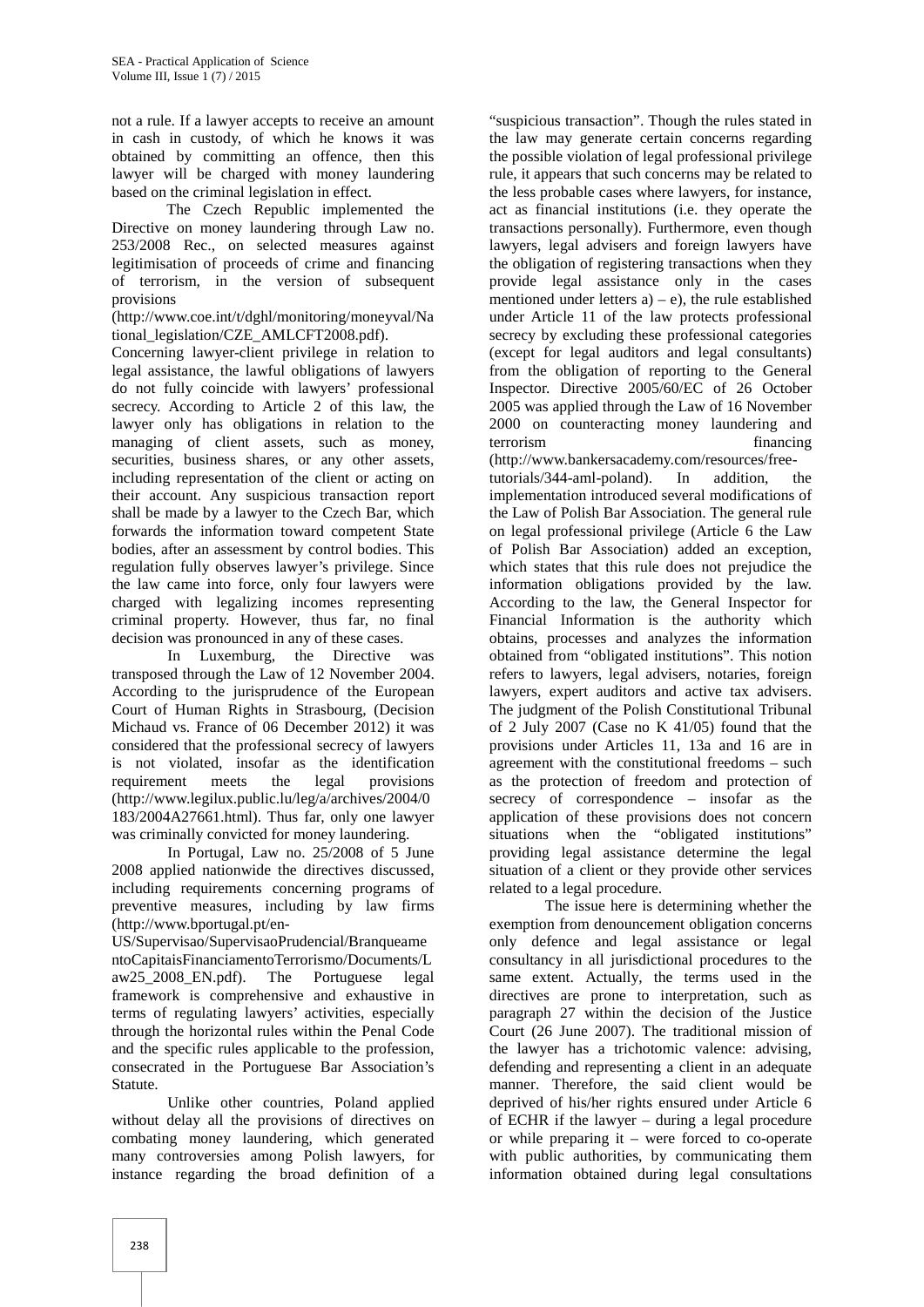provided within said procedures. The Romanian criminal legislation needs improving, in order to protect the honest professionals, by regulating far more clearly the concepts of good faith and the connection with the activity of advising, defending and representing, and in order to protect the client from the unveiling of classified information by the lawyer. The conclusion is that the regulations and the statute of the profession must include proper protection mechanisms for lawyers, for preventing a violation of the right to a fair trial. It should also be taken into account that there are narrow limits of interpreting the ECHR and ECJ jurisprudence, which restrict significantly the leeway of public authorities.

**This paper is a result of a research made possible by the financial support of the Sectoral Operational Programme for Human Resources Development 2007-2013, co-financed by the European Social Fund, within the project POSDRU/159/1.5/S/132400 - "Young successful researchers – professional development in an international and interdisciplinary environment".**

## **References**

- [1] Compernole, J. (2013). Le secret professionnel de l'avocat à l'épreuve des dispositifs de lutte contre le blanchiment des capitaux : quand les chemins de Luxembourg et de Strasbourg se rencontrent ( ) in Revue trimestrielle des droits de l'homme, no. 96 du 1 octobre 2013, Paris : Dalloz, pp. 959 – 973.
- [2] Cutajar, C. (2011). Condamnation d'un avocat pour blanchiment du détournement d'objets places sous main de justice ( ) in La semaine juridique. Entreprises et affaires, n. 35 du 1 septembre 2011, pp.43 – 46.
- [3] Larguier, J., Conte, P. & Fournier, S. (2013). Droit pénal spécial ( ). Paris : Dalloz.
- [4] Michaud, P. (2013). L'avocat et la prévention du blanchiment: une déontologie responsable de l'intérêt général ( ) in Gazette du Palais no. 208 du 27 juillet 2013. Paris : Éditions lextenso.
- [5] Vatier, B. (2007). L'impact des directives anti blanchement sur la profession d'avocat ( ) in L'Observateur de Bruxelles no. 68. La revue de la délégation des barreaux de France, pp.5 – 10.
- [6] Wickers, T. (2007). De la deuxième a la troisième Directive, l'évolution de la réglementation de lutte contre le blanchiment ( ) in L'Observateur de Bruxelles no. 68. La revue de la délégation des barreaux de France, pp.11 – 16.
- [7] Toader, T.(2014). Infractiunile prevazute in legile speciale. Bucuresti: Hamangiu. pp.167 – 178
- [8] Moneyval, Committee of experts on the evaluation of anti-money laundering measures and the financing of terrorism. (2010). Report on Fourth Assessment Visit – Annexes. Anti money laundering and combating the financing of terrorism. Hungary. Strasbourg
- [9] http://www.bportugal.pt/en- US/Supervisao/SupervisaoPrudencial/Branque amentoCapitaisFinanciamentoTerrorismo/Doc uments/Law25\_2008\_EN.pdf
- [10] http://www.coe.int/t/dghl/monitoring/moneyva l/National\_legislation/CZE\_AMLCFT2008.pdf
- [11] http://www.bankersacademy.com/resources/fre e-tutorials/344-aml-poland
- [12] http://www.legilux.public.lu/leg/a/archives/200 4/0183/2004A27661.html
- [13] http://www.ctif cfi.be/website/index.php?lang=en